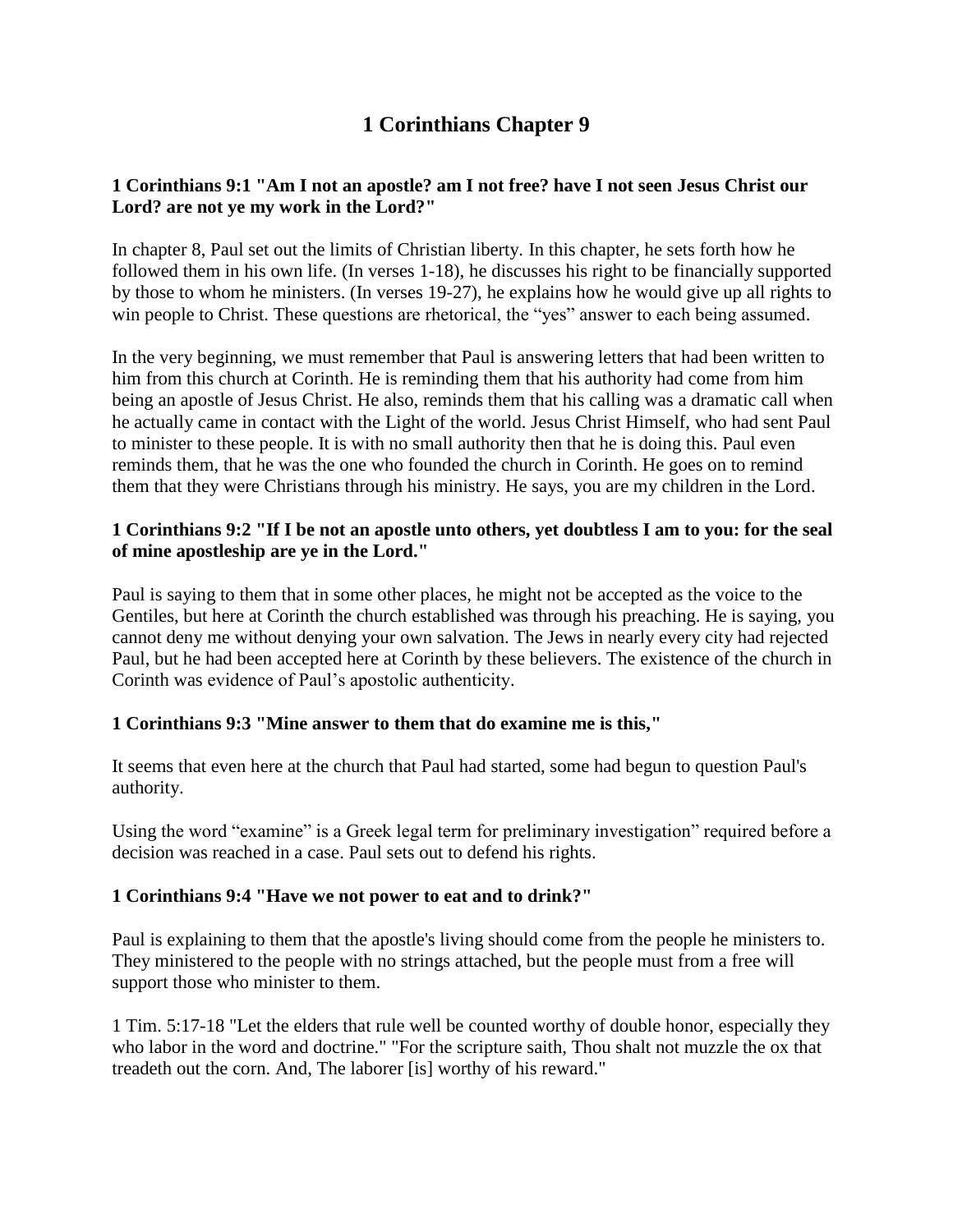#### **1 Corinthians 9:5 "Have we not power to lead about a sister, a wife, as well as other apostles, and [as] the brethren of the Lord, and Cephas?"**

There were many women, as well as men, that traveled with Paul and ministered with him. Paul is explaining to them, that they are not traveling with him as girlfriends, but ministers. Many of the wives traveled with their husbands who were ministering, as well. Sometimes these journeys lasted for months and sometimes for years. I will give just one Scripture here, which shows why the women traveled with Paul.

Philippians 4:3 "And I intreat thee also, true yokefellow, help those women which labored with me in the gospel, with Clement also, and with] other my fellow laborers, whose names [are] in the book of life."

We should also read in (Luke chapter 8), the first few verses and we will find that Jesus, also, had women traveling with Him and the 12 apostles to minister. Why do not the expositors just accept this for what it says? The women ministered with Paul and the apostles.

Cephas was Peter who was married (Mark 1:29-31).

# **1 Corinthians 9:6 "Or I only and Barnabas, have not we power to forbear working?"**

With sarcasm, Paul, a tentmaker (Acts 18:3), let the Corinthians know that he and Barnabas had as much right as others to receive full financial support from their work. Except for help from a few churches, they paid their own expenses not because of obligation or necessity, but voluntarily.

Besides a few churches, history teaches that Dorcas gave to the ministry of Paul.

Dorcas (or Tabitha), in Aramaic. Both names mean "gazelle", and is mentioned (in Acts 9:36- 42). She was a member of the early Christian community in Joppa, a seacoast town of Israel, and noted for her acts of charity. In particular, for making garments and giving them to needy widows. When she fell ill and died, Peter came to see her, and raised her to life. His words to her, "Tabitha, kumi," (Tabitha, arise), are reminiscent of the words of Jesus to the daughter of Jairus.

#### **1 Corinthians 9:7 "Who goeth a warfare any time at his own charges? who planteth a vineyard, and eateth not of the fruit thereof? or who feedeth a flock, and eateth not of the milk of the flock?"**

Paul is showing how ridiculous it is for the minister of God to have to furnish his own living. In the Law of Moses, it was taught that those who ministered were to live of the things of the temple. The worker is worthy of his hire. Even in the world, the people are paid for the work they do, whether they are working for the government or on a job.

#### **1 Corinthians 9:8 "Say I these things as a man? or saith not the law the same also?"**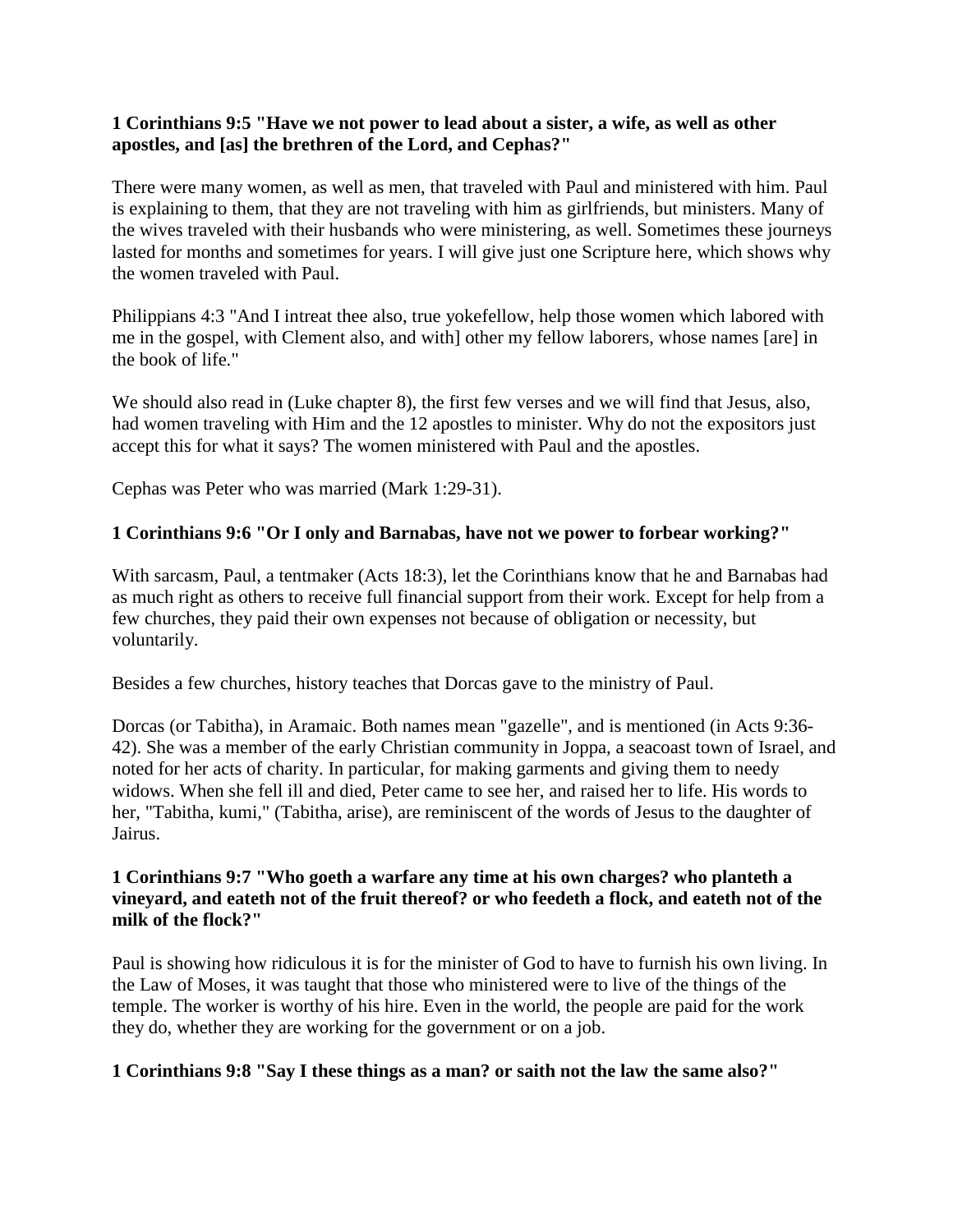Paul was speaking of the Law of Moses, which had taught that the priest, and high priest, and their family were to live of the gifts brought to the temple.

# **1 Corinthians 9:9 "For it is written in the law of Moses, Thou shalt not muzzle the mouth of the ox that treadeth out the corn. Doth God take care for oxen?"**

Paul is saying, can't you see that this is not speaking of oxen, but of men who labor for the Lord?

The law as stated (in Deut. 25:4), "Thou shalt not muzzle the ox when he treadeth out [the corn]."

# **1 Corinthians 9:10 "Or saith he [it] altogether for our sakes? For our sakes, no doubt, [this] is written: that he that ploweth should plow in hope; and that he that thresheth in hope should be partaker of his hope."**

There would be no reason for a person to plough, if he could not reap of the harvest. Work brings a reward. Our labor is not in vain. Man works to feed and clothe his family. Paul is saying to these people, just because this work is for the kingdom of God, does that mean that the workers will not be able to live of the offerings? Of course, the answer is obvious. Those who work in the ministry should take their living of the ministry. Those who minister should not minister for great wealth or even for the pay, but they must be paid so they can continue another day.

# **1 Corinthians 9:11 "If we have sown unto you spiritual things, [is it] a great thing if we shall reap your carnal things?"**

God's law is if you sow, you shall reap. Paul is saying here, that they sowed spiritual things, which are much better than the carnal things they shall reap. What shall a man gain, if he win the whole world and lose his own soul? The spiritual is much to be desired.

These people are hesitant to pay the living needed by Paul and Barnabas, because the labor they had done was beneficial to the spirit and could not be seen with the eye. Paul is reminding them how much more valuable the spiritual is than the carnal. If they had all the carnal wealth in the world and had no spiritual awakening, they would be poor indeed.

# **1 Corinthians 9:12 "If others be partakers of [this] power over you, [are] not we rather? Nevertheless we have not used this power; but suffer all things, lest we should hinder the gospel of Christ."**

Paul says to them, even though it was his right to have a living from those he had ministered to here, he did not require it, because he did not want them thinking that that is why he ministered to them. Paul is not asking for himself, but teaching them a principal. He does say, if anyone had a right to be supported of you in the ministry, it was me.

Apparently, the church had financially supported other ministers. "Suffer": False teachers sought money. Paul wanted to be certain he was not classed with them, so he endured not accepting support, so as not to offend.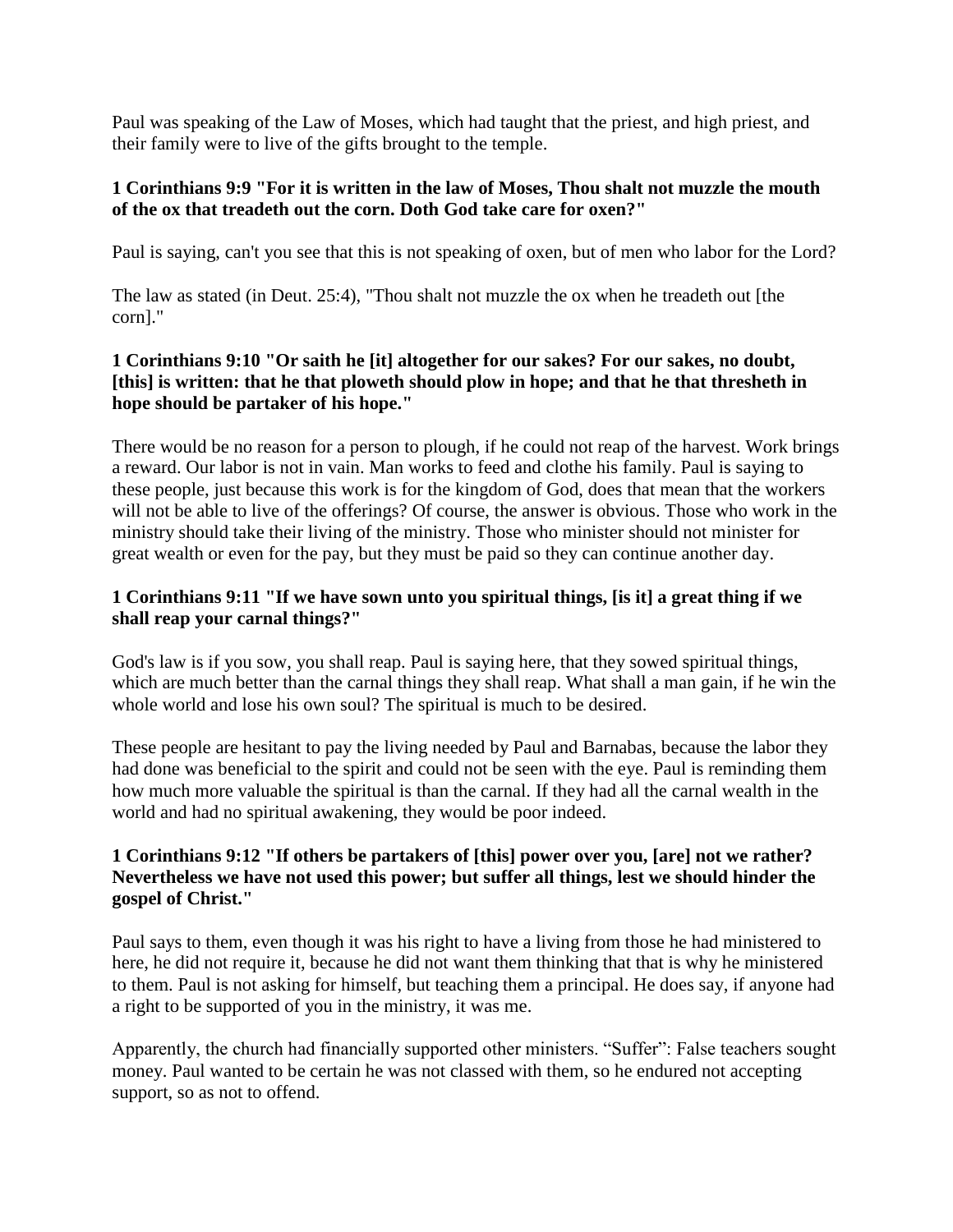We will continue with this in the next lesson. It is enough to say that Paul gave them a truth here that has helped many a preacher. Ministers must eat and sleep just like everyone else. They need clothes for their backs and a car to get to church in. If they spend all their time working for God, they have no time left to make the money needed for these things. Preachers, or ministers, are supposed to spend their time in prayer, and study of God's Word, and in ministering to God's people. They are not to do earthly jobs. They belong to God 24 hours a day. They have no spare time.

# **1 Corinthians Chapter 9 Questions**

- 1. What does Paul call himself in verse 1?
- 2. Who did Paul say he had seen?
- 3. What was the purpose of this chapter written by Paul?
- 4. Who had sent Paul to minister to these people?
- 5. In verse one, what are some of the things Paul reminds them of?
- 6. Why should these people, of all he had ministered to, accept him as an apostle?
- 7. Verse 3 shows what about Paul's ministry?
- 8. Where should the apostle's living come from?
- 9. What was Paul talking about in verse 5?
- 10. What were the women with Paul doing with him?
- 11. Where do we find one Scripture that answers this question?
- 12. Where do we find in the Scriptures that women traveled with Jesus as well?
- 13. What other minister of the gospel does Paul speak of in verse 6?
- 14. How had Paul made his living?
- 15. Was this where his living should have come from?
- 16. What woman does history tell us gave heavily to Paul's ministry?
- 17. What ridiculous things was Paul comparing ministering with no pay to in verse 7?
- 18. What law was Paul speaking of in verse 8?